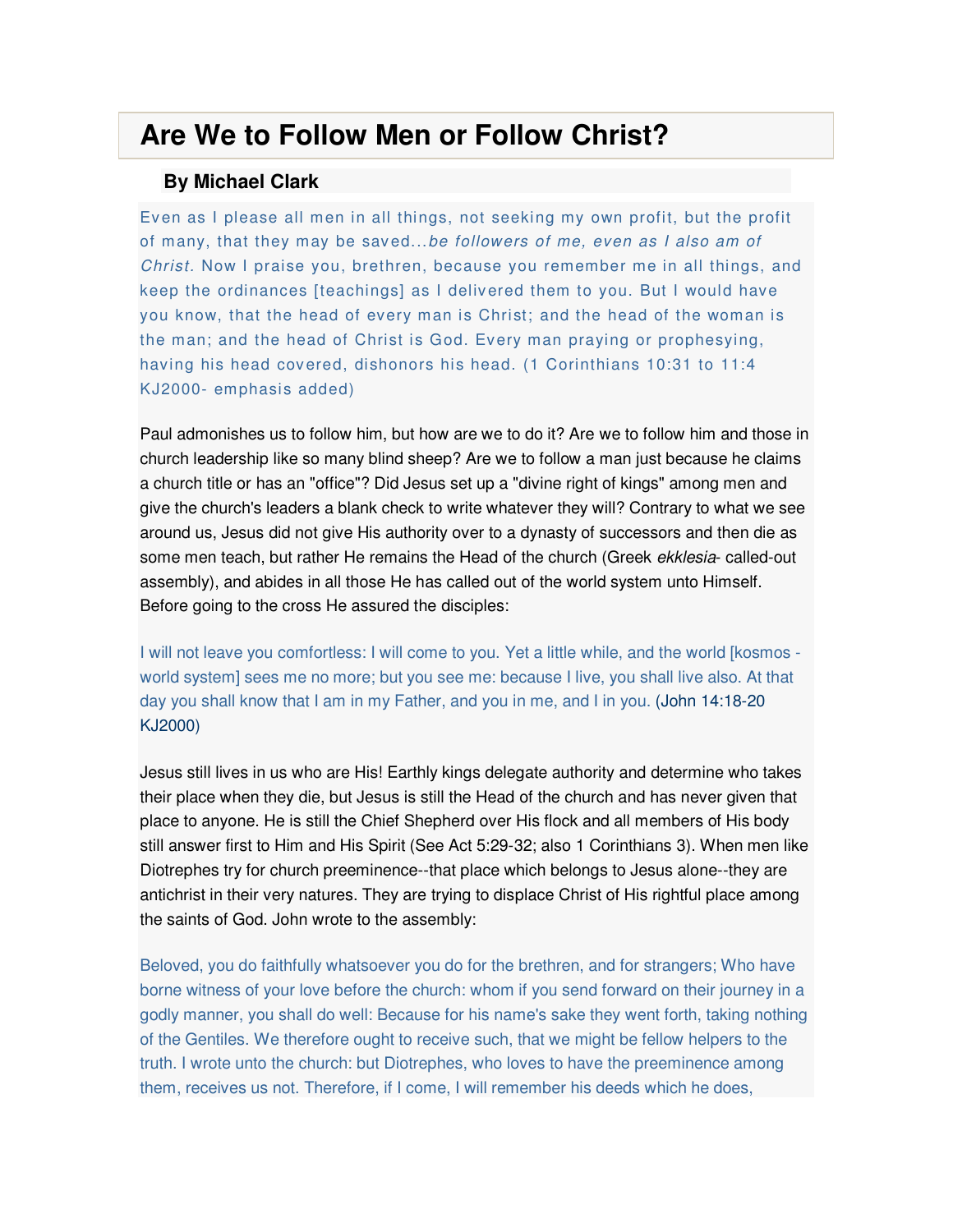speaking against us with malicious words: and not content with that, neither does he himself receive the brethren, and forbids them that would, and casts them out of the church. Beloved, follow not that which is evil, but that which is good. He that does good is of God: but he that does evil has not seen God. (3 John 1:5-11 KJ2000)

Notice how John believes this over-lording man did evil because he resisted those who were sent out by John to this body of believers he had established. Also notice that these same sent-out ones took nothing from the Gentiles, but were truly walking by faith in Christ. It is these men that John holds up as godly examples of Jesus, not the ones who has preeminence among the saints.

True spiritual leadership never gets between Christ and His sheep, but rather shows them what being a true follower of Jesus looks like. The lead by their example as lowly servants. So in 1 Corinthians chapters 10 and 11 quoted above (notice that the chapter break improperly disrupts the flow of what Paul is teaching), we see Paul asserting that he does not seek his own advantage, nor exercise his will over others, nor does he live a life that may offend others<sup>1</sup>. Instead, he follows Jesus Christ alone. Then and only then was anyone to follow his godly example. Of this passage Albert Barnes comments, "It is well when a minister can without ostentation appeal to his own example, and urge others to a life of selfdenial and holiness, by his own manner of living, and by what he is [doing] himself in his daily walk and conversation."

Part of the example that Paul gave the church and its leadership was that a man should work with his hands and support himself and not be a burden on the church. Paul did not just preach a sermon on Sunday and kick back and live off the offerings that came in. In fact the only offering he commanded to be taken was for the poor widows in Jerusalem (see Romans 15:25-28), never for himself or those who ministered with him. He wrote this to the Thessalonians:

One further order we must give you in the name of our Lord Jesus Christ: don't associate with the brother whose life is undisciplined, and who despises the teaching we gave him. You know well that we ourselves are your examples here, and that our lives among you were never undisciplined. We did not eat anyone's food without paying for it. In fact we toiled and laboured night and day to avoid being the slightest expense to any of you. This was not because we had no right to ask our necessities of you, but because we wanted to set you an example. When we were actually with you we gave you this principle to work on: "If a man will not work, he shall not eat." Now we hear that you have some among you living quite undisciplined lives, never doing a stroke of work, and busy only in other people's affairs. Our order to such men, indeed our appeal by the Lord Jesus Christ, is to settle down to work and eat the food they have earned themselves. (2 Thessalonians  $3:6-12 \sim$  Phillips NT)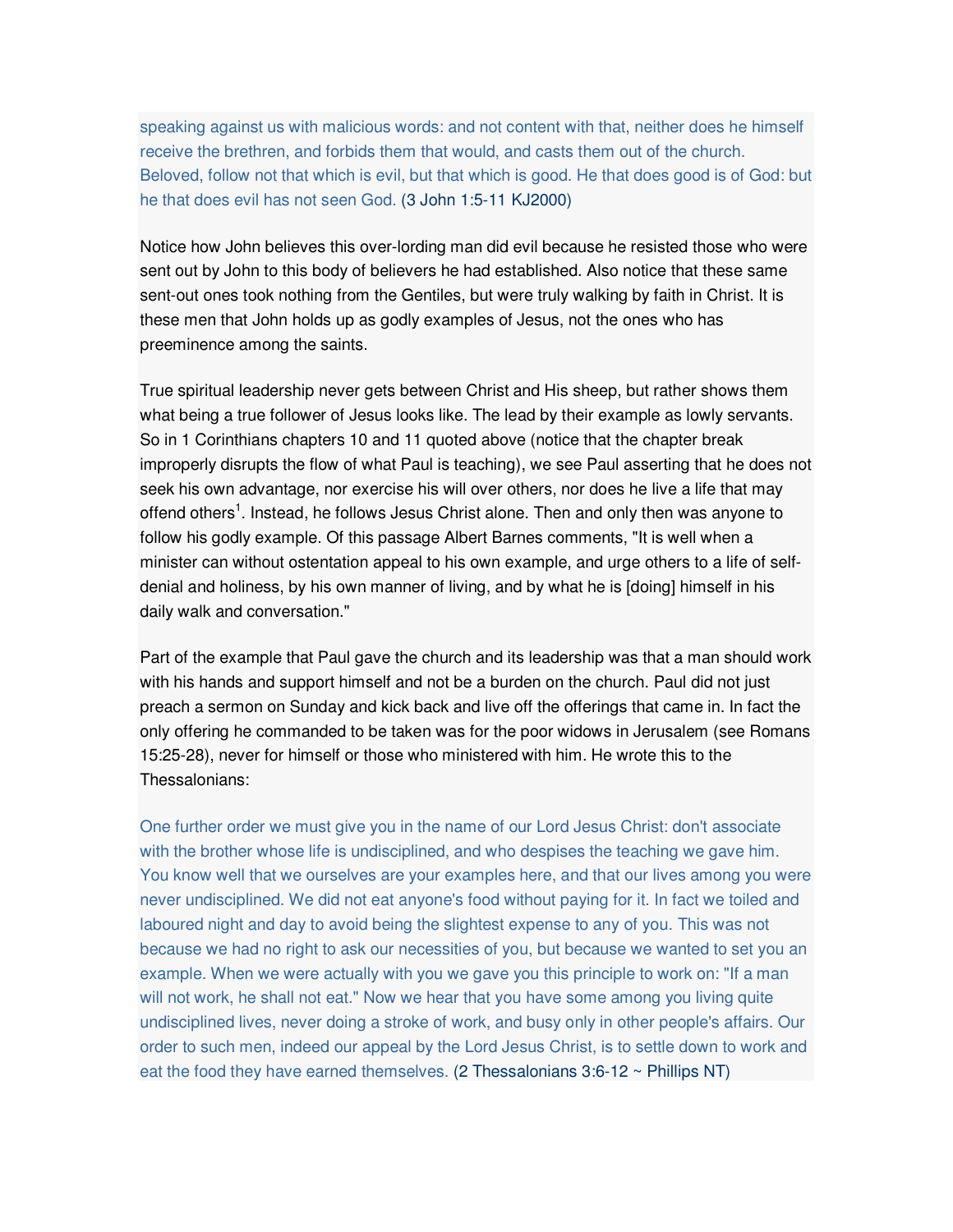Many men go into ministry today so they can make a living from it. They see it as a good profession with unlimited possibilities to become famous and rich. That was never in the heart of Paul or the other apostles; in fact, he suffered the loss of all things as He followed Jesus<sup>2</sup> and counted it all as rubbish anyway. We need pastors and church leaders that have that attitude today-seeking the welfare of others, tending to the poor and needy first, and working with their own hands to support themselves and others. What an example that would be to a skeptical world that only sees high profile ministries begging constantly for more money, living off the fat of what comes in, and only making a token donation to the poor to be seen of men<sup>3</sup>.

Paul led by example. But where did he get the idea that he was to not be a burden to the church, but rather a servant to all men and even meet their needs when it was necessary? He got it from Jesus. When a multitude of thousands had followed Jesus out into the wilderness and had no provisions to sustain them, what did He do? Did He have them all sit in groups of fifties and send out the disciples with twelve baskets to take up a great offering, as is the practice today? Not hardly! He fed them all until they were so satisfied that twelve baskets of food were left over! He told the disciples that they should feed the hungry following His own example<sup>4</sup>.

Jesus later told the disciples what godly leaders do for the household of God when there is need and what will happen to those who don't tend to the needs of the saints.

Who then is the faithful, thoughtful, and wise servant, whom his master has put in charge of his household to give to the others the food and supplies at the proper time? Blessed (happy, fortunate, and to be envied) is that servant whom, when his master comes, he will find so doing. I solemnly declare to you, he will set him over all his possessions. But if that servant is wicked and says to himself, My master is delayed and is going to be gone a long time, And begins to beat his fellow servants and to eat and drink with the drunken, The master of that servant will come on a day when he does not expect him and at an hour of which he is not aware, And will punish him [cut him up by scourging] and put him with the pretenders (hypocrites); there will be weeping and grinding of teeth.(Matthew 24:45-51 AMP)

## **About this Doctrine of Covering**

It is interesting that the whole teaching of human submission and covering is brought up by the apostle Paul in his first letter to the church in Corinth. Here in chapter eleven, Paul explains that"every man praying or prophesying with his head covered, dishonors his head." He goes on to say, "For a man indeed ought not to cover his head, since he is the image and glory of God." However, the boldest statement against this false doctrine is in verse three, where Paul says, "But I would have you know that the head of every man is Christ...and the head of Christ is God." When we obey men rather than God in our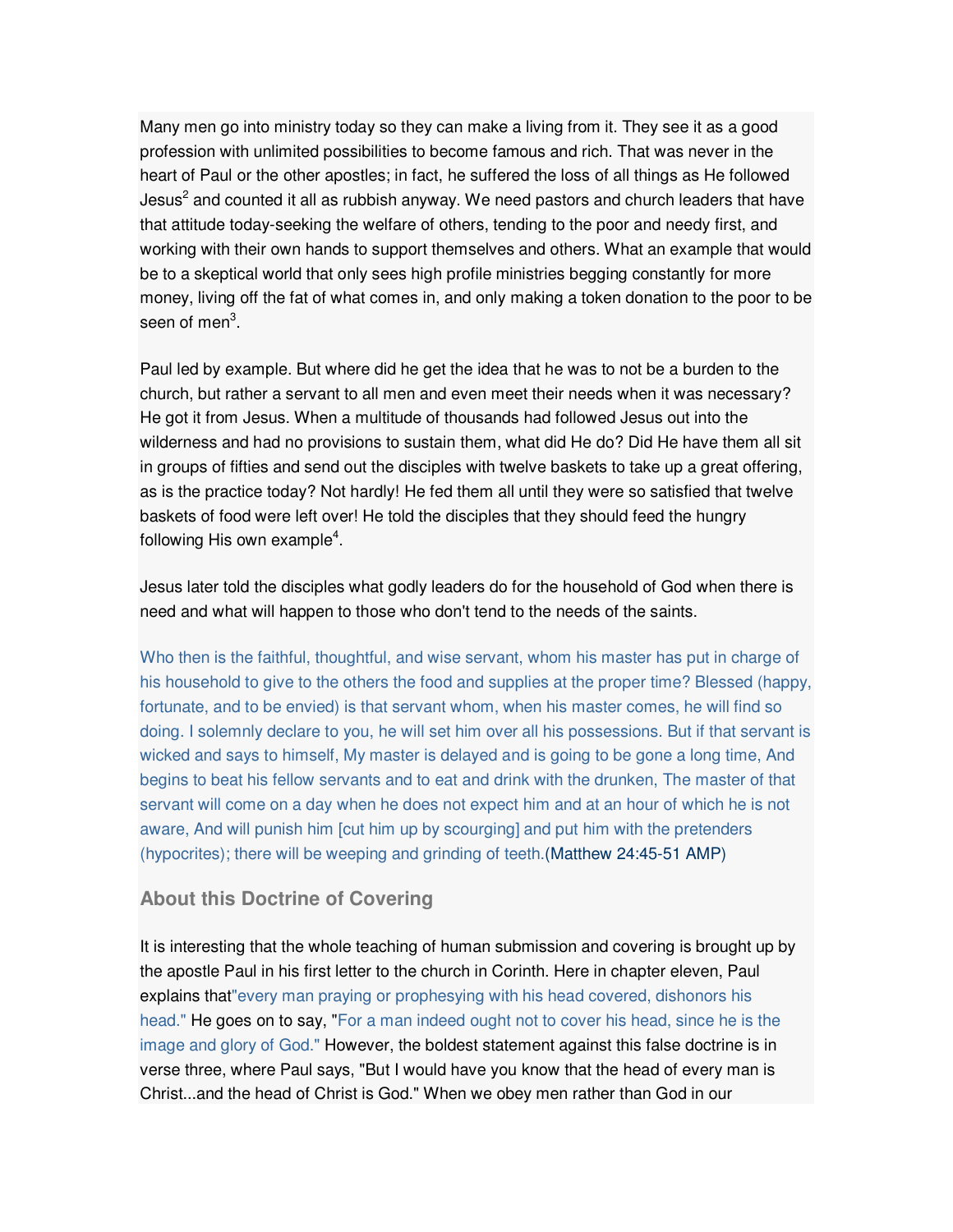assemblies and submit any word spoken in our gatherings first to the leader, we are prophesying with our heads covered. Christ is our covering we should speak what He puts in our hearts, because the One Mediator between God and mankind is Jesus Christ<sup>5</sup>.

Religion makes it "rebellion" to relate directly to Christ. In man's opinion, you simply cannot do without a church leader covering you. If you have not yet joined the illustrious fraternity of "heretics" who dare to relate to Christ directly, you are living far below your rightful place as joint heir in Christ.

Neither Jesus nor the apostles taught that any man should be our covering. In fact, Paul and his fellow workers were not demanding at all, but instead appealed to "every man's conscience in the sight of God."<sup>6</sup> In this he shows that he in not usurping that unity and bond between the believer and His Lord. Regarding matters of conscience, Paul also wrote that every man should be "fully persuaded in his own mind."<sup>7</sup> The essence of faith is every man's connection to God himself without any human interference. Jesus warned, "I am coming soon; hold fast what you have, so that no one may seize your crown."<sup>8</sup>

## **How About Teachers in the Church?**

Many today want to be teachers of Jesus' flock. The early church was inundated with false teachers. First the Judaizers went out among the Gentile church, trying to bring them under the Old Testament law. Then the Gnostics of Alexandria, Egypt,went out among the infant church claiming to be possessors of all truth. These men all had a common goal and that was to draw away saints from Jesus and make them disciples unto themselves and their cult. Paul warned the elders of the Ephesian church about this very thing. "I know that after my departure fierce wolves will come in among you, not sparing the flock; and from among your own selves will arise men speaking perverse things, to draw away the disciples after them. Therefore be alert, remembering that for three years I did not cease night or day to admonish every one with tears" (Acts 20:29-31 RSVA).

John, speaking about the antichrist spirit as well as the Gnostic heresy among them, also warned about human teachers rising up from among the believers.

Children, it is the last hour; and as you have heard that antichrist is coming, so now many antichrists have come; therefore we know that it is the last hour. They went out from us, but they were not of us; for if they had been of us, they would have continued with us; but they went out, that it might be plain that they all are not of us. But you have been anointed by the Holy One, and you all know. I write to you, not because you do not know the truth, but because you know it, and know that no lie is of the truth. Who is the liar but he who denies that Jesus is the Christ? This is the antichrist, he who denies the Father and the Son. No one who denies the Son has the Father. He who confesses the Son has the Father also. Let what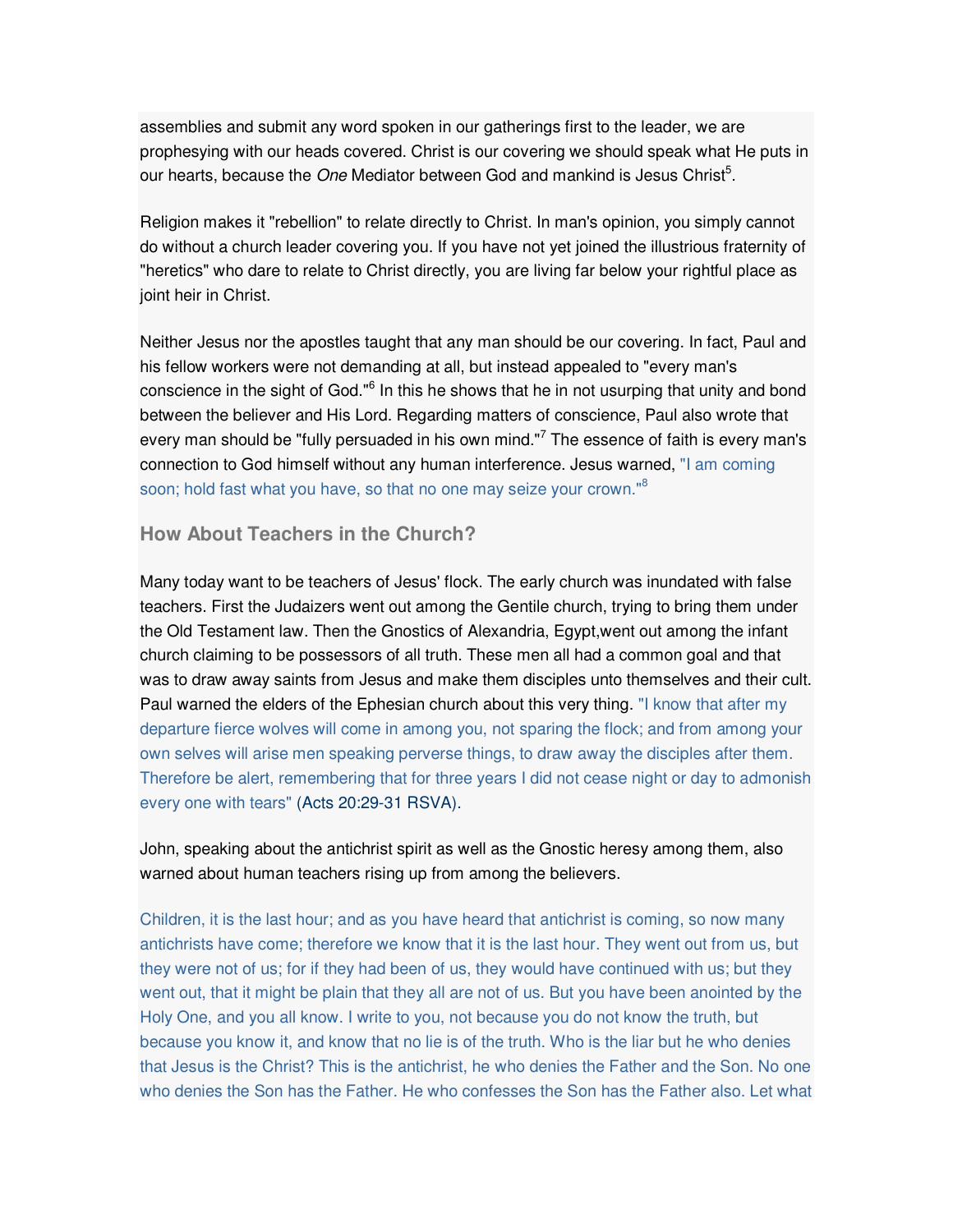you heard from the beginning abide in you. If what you heard from the beginning abides in you, then you will abide in the Son and in the Father. And this is what he has promised us, eternal life. I write this to you about those who would deceive you; but the anointing which you received from him abides in you, and you have no need that any one should teach you; as his anointing teaches you about everything, and is true, and is no lie, just as it has taught you, abide in him. And now, little children, abide in him, so that when he appears we may have confidence and not shrink from him in shame at his coming. (1 John 2:18-28 RSVA)

These false teachers went out from the common fellowship they had in Christ and set themselves apart over the congregation of the saints, drawing away as many of them as possible under their own influence and over-lording leadership. As we see from Paul's warning in Acts, these antichrist teachers come out from the flock of God and then they rise up over it. Peter admonished the elders of the churches this way:

Now I have something to say to the elders in your group. I also am an elder. I have seen Christ's sufferings, and I will share in the glory that will be shown to us. I beg you to shepherd God's flock, for whom you are responsible. Watch over them because you want to, not because you are forced. That is how God wants it. Do it because you are happy to serve, not because you want money. Do not be like a ruler over people you are responsible for, but be good examples to them. Then when Christ, the Chief Shepherd, comes, you will get a glorious crown that will never lose its beauty. (1 Peter 5:1-4 NCV)

We who are elders, the older ones in the church, are not to lord over Jesus' flock. We are to lead by a godly example and to do so without any thought of getting paid for our servanthood. Notice also that Peter identifies himself as an elder who has shared in Christ's suffering, not even as an apostle, much less as their pope! He makes it clear that we are never to be ones who rule over the people of God. Jesus also made this very clear to the disciples when He walked among them.

And Jesus called them to him and said to them, "You know that those who are supposed to rule over the Gentiles lord it over them, and their great men exercise authority over them. But it shall not be so among you; but whoever would be great among you must be your servant, and whoever would be first among you must be slave of all. (Mark 10:42-44 RSVA)

Notice this part of 1 John, chapter 2 and understand it well: "But you have been anointed by the Holy One, and you all know. I write to you, not because you do not know the truth, but because you know it, and know that no lie is of the truth. Who is the liar but he who denies that Jesus is the Christ? This is the antichrist, he who denies the Father and the Son." The Liar is the devil himself, the father of lies. How does he deny the Father and the Son? Surely he knows that they exist! Jesus overcame the wicked one, breaking all his power except the power of his lies in the gullible. So, with that in mind, who does the devil use to deny the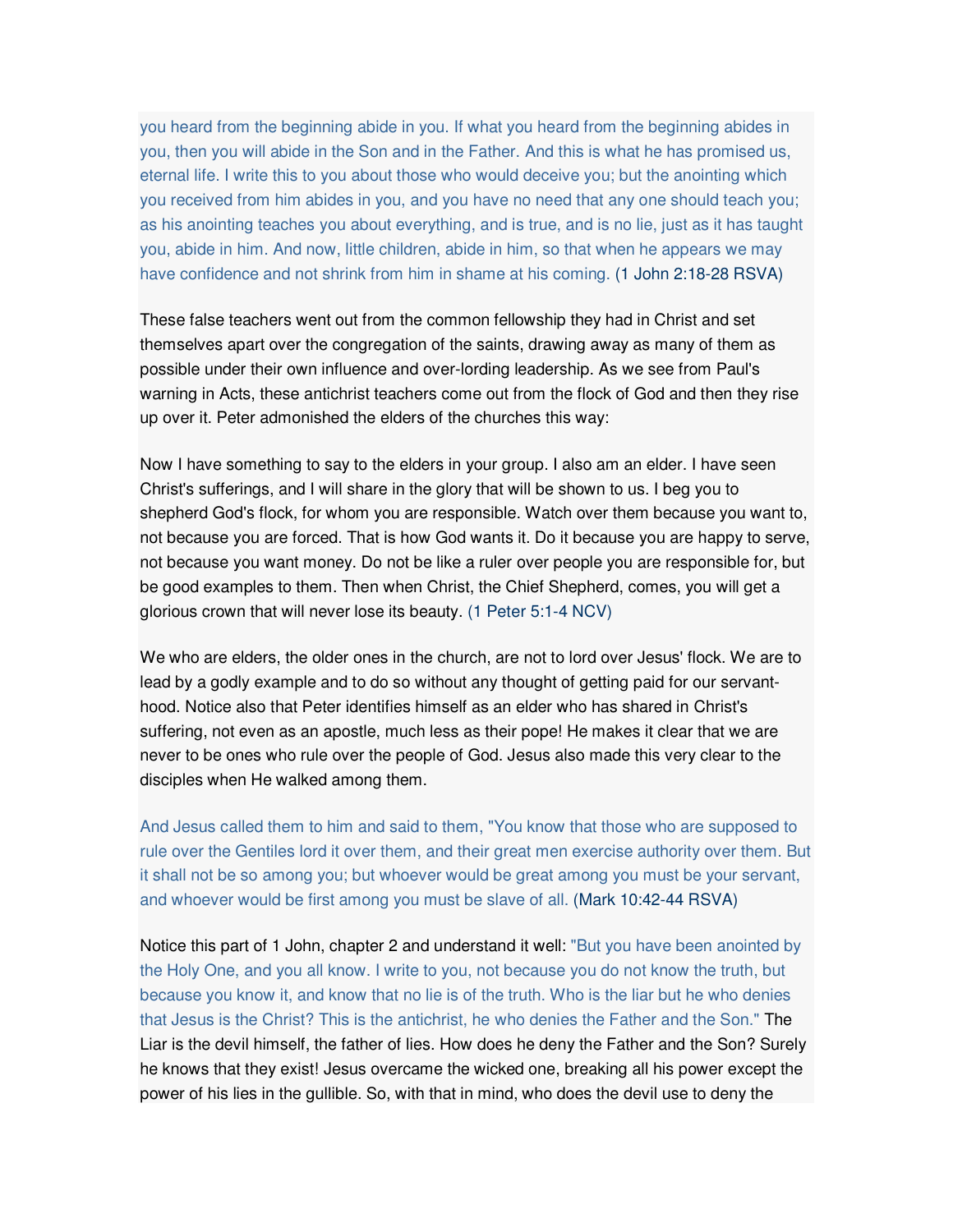preeminence of Jesus in and over the church? He uses false teachers who live and move in the antichrist spirit. These teachers deny Jesus His rightful place as the Head of every believer and the church. Through this spirit, human leaders and teachers come out from the body of believers, rise up and try to draw devotion away from Jesus to themselves.

What was John's solution to this problem? What did he tell the church to do to keep from being seduced by the many antichrist spirits in this world? He told them to learn to listen to the Unction, the Holy Spirit within them, which God had given them when they came to Christ. The Greek word antichristo not only means "against Christ," but also "in place of Christ," which is the more common form we see today. Men try to displace Jesus and drown out the voice of His Spirit with their own voice, teachings and preeminence.

**"My Sheep Hear My Voice"** 

What is a sign that we are among Jesus' sheep? He said that we would know them in this manner: "My sheep hear my voice, and I know them, and they follow me; and I give them eternal life, and they shall never perish, and no one shall snatch them out of my hand. My Father, who has given them to me, is greater than all, and no one is able to snatch them out of the Father's hand. I and the Father are one" (John 10:27-30 RSVA). His sheep hear His voice, the voice of His Spirit! Without knowing and hearing that Voice, we cannot follow Him and do His will.

How about all the other voices that try to distract and attract His sheep? Of these Jesus said:

"When he [Jesus] has brought out all his own [sheep], he goes before them, and the sheep follow him, for they know his voice. A stranger they will not follow, but they will flee from him, for they do not know the voice of strangers." This figure Jesus used with them, but they did not understand what he was saying to them. (John 10:4-6 RSVA).

After centuries of assault on the flock of Christ by "strangers," deceivers, false christs, false teachers, false apostles and false prophets, the church has a real problem-His sheep, for the most part, don't know His voice and have come to trust in the voices of strangers who have risen over the flock of God. Our one defense against the antichrist spirit-- hearing Jesus' voice, the voice of the Spirit-- has almost vanished from those who call themselves "Christians."

Is it any wonder that in John's Revelation, the Spirit constantly repeats Himself with this one phrase,"Let he who has ears hear what the Spirit is saying to the churches"?

Jesus taught the disciples this way: "Call no man Rabbi, for only one is your Teacher, even Christ and you are all brethren." How far we, as the body of Christ, have fallen from our common unity in His Spirit! We are no longer the flock of His pasture who live as members